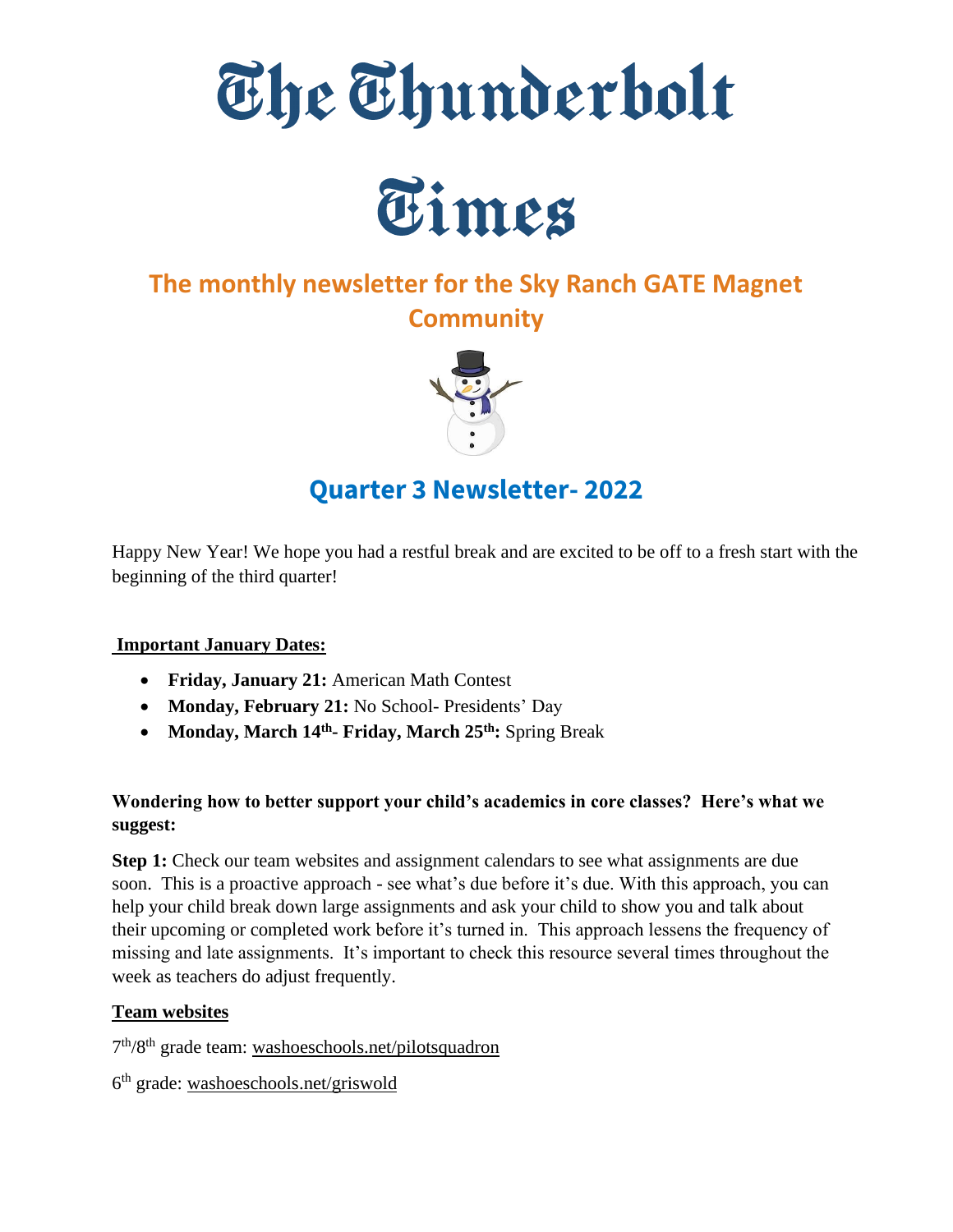**Step 2:** Check [Infinite Campus.](https://www.washoeschools.net/site/Default.aspx?PageType=1&SiteID=4&ChannelID=57&DirectoryType=6) Infinite Campus is where we post students' grades after the assignments are graded. Some assignments are posted within hours, but some assignments take longer to grade; it may be more than a week before these assignments are posted in IC. Checking IC is more of a reactive approach - it may lead to chasing down missing assignments and backtracking whereas knowing what's coming up due keeps everyone up to date.

# **Classroom Updates**

## **English/Language Arts 6 – Mr. Sorensen**

**Essential Questions:** 

- **Why is it human to search for understanding?**
- **How do systems influence human understanding?**
- **How can writers use poetry to explore aspects of their own identities?**

**\_\_\_\_\_\_\_\_\_\_\_\_\_\_\_\_\_\_\_\_\_\_\_\_\_\_\_\_\_\_\_\_\_\_\_\_\_\_\_\_\_\_\_\_\_\_\_\_\_\_\_\_\_\_\_\_\_\_\_\_\_\_\_\_\_\_\_\_\_\_**

After a well-deserved break,  $6<sup>th</sup>$  graders are returning to ponder some of the deeper questions about existence as we begin our reading of our new class novel, *Sophie's World*. As such, we have discussed the basis of logic, identity, and life in attempting to match the intellectual underpinnings of the novel. We will continue our Socratic Seminar discussions and weekly quizzes with this novel, and students are continually working on writing various types of poems to describe their individual identities and experiences. We will work further on presentation skills and explore more deeply the ELA concepts of denotation, connotation, and symbolism.



**English/Language Arts 7 – Ms. Tuttle** 

# **Essential Questions:**

- **Why is it important to understand interactions?**
- **In what ways does exploration affect interactions?**

The seventh graders are going to tackle the classic novel, *Lord of the Flies*, written by William Golding, this quarter. We'll be exploring the ideas of mob mentality and how that connects to bullying interactions in modern times. We'll also look closely at the dichotomies of civilization and savagery and good and evil as common themes in our novel and in literature in general. In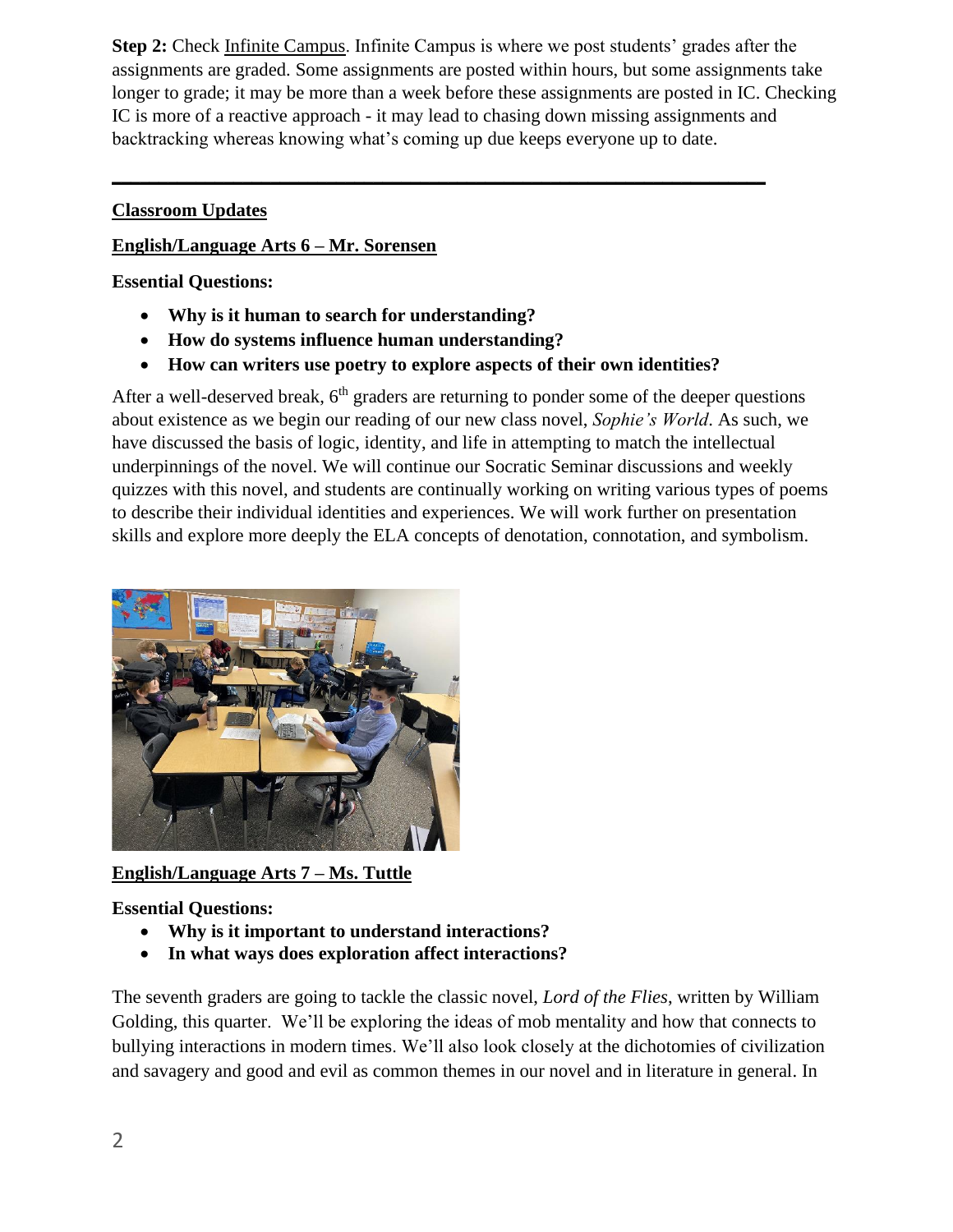addition, we'll be focusing on our writing and speaking skills and an independent novel with a book project at the end.

# **English/ Language Arts 8 - Ms. Tuttle**

#### **Essential Questions:**

- **How is resilience crucial for success?**
- **How does imbalance require resilience?**

The eighth graders will start the new semester with an exploration of novels written during and about the first and second world wars. Students will make choices about what to read for in-class literature circles from a variety of books on these topics. Together, as a class, we will look closely at the memoir, *Night,* by Elie Wiesel and the graphic novel, *Maus,* by Art Spiegelman. Resilience with an emphasis on survival will remain our themes to focus on as we explore these works. In addition, we will continue to work on writing skills in preparation for the rigors of high school writing; we'll be focusing on Literary Analysis through Critical Lenses this quarter which is a new approach to analyzing literature that leads to interesting and high-level exploration of our texts, art, music and literature students will read later in life.

#### **Earth Science 6 – Mrs. Clotworthy**

#### **Essential Questions:**

- **What regulates weather and climate?**
- **How do people model and predict the effects of human activities on Earth's climate?**

We will be starting the third quarter introducing different components of the atmosphere, weather vs. climate, and climate change. The focus will be on our Mini weather unit project "Adopt a City". Each task in the project will have hands-on labs and stations along with independent study to connect to their adopted city. Ask your child about their chosen city and any patterns or questions they have noticed about weather thus far.



# **7th Grade: – Mrs. Hill**

**Essential Question:** 

• **How can one describe physical interactions between objects and within systems of objects?**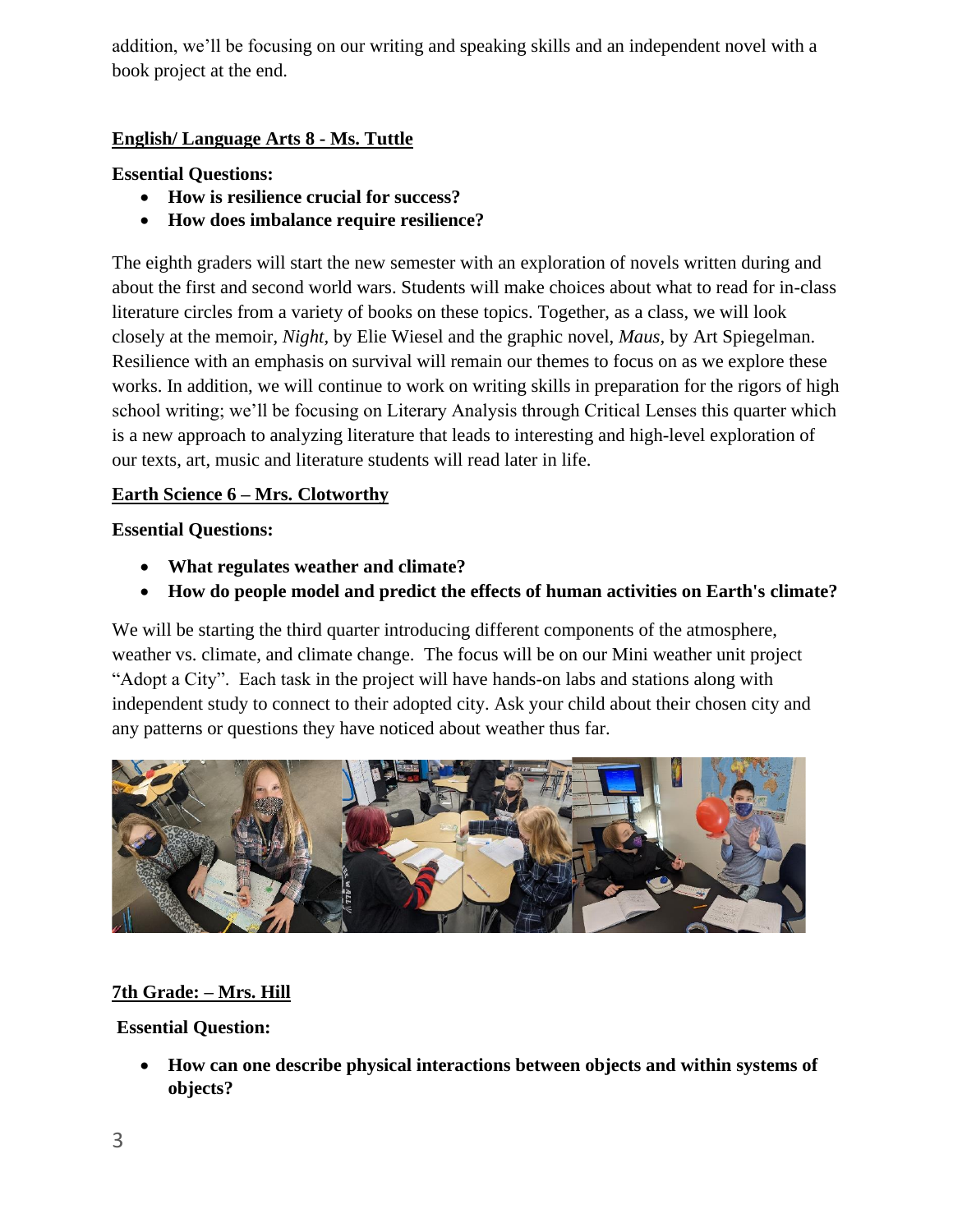We started off the second semester with a smaller unit on Dimensional Analysis. This unit reviewed material that Mrs. Sellers covered at the beginning of the year. We practiced converting metric and customary units to prep for our next unit, Forces and Motion. Students will be introduced to different types of energy, Newton's laws of motion, speed, velocity, acceleration, momentum, forces, electricity, magnetism, renewable/non-renewable energy, and energy transfer/conservation. There will be several hands-on activities during this unit. Students will also be able to make a bottle rocket and an electromagnet. Please start saving 2L soda bottles for this project!

# **8th Grade Honors Biology- Mrs. Hill**

# **Essential Questions:**

- **How do the structures of organisms enable life's functions?**
- **How are the characteristics from one generation related to the previous generation?**
- **How can individuals of the same species and even siblings have different characteristics?**

We started the second semester off with a smaller unit on Cell Structure and Function. Your child was introduced to the different types of cells, the organelles within them, organelle structure and function, osmosis, diffusion, and active transports. We conducted two labs to look at osmosis happening in real-life. Ask your child about these!  $\odot$ 





We have moved on to our next unit, Genetics and Heredity. There will be different activities,

projects, and labs that focus on DNA, mutations, Mendelian genetics, pedigrees, karyotypes, and blood-typing. Students will be able to make a lot of real-life connections during this unit. I hope that they come home and analyze your family's genetic characteristics!

**6th Grade: Ancient Civilizations – Mr. Sorensen Essential Questions:** 

- **Can we truly change our station in life?**
- **Why should we be "good"?**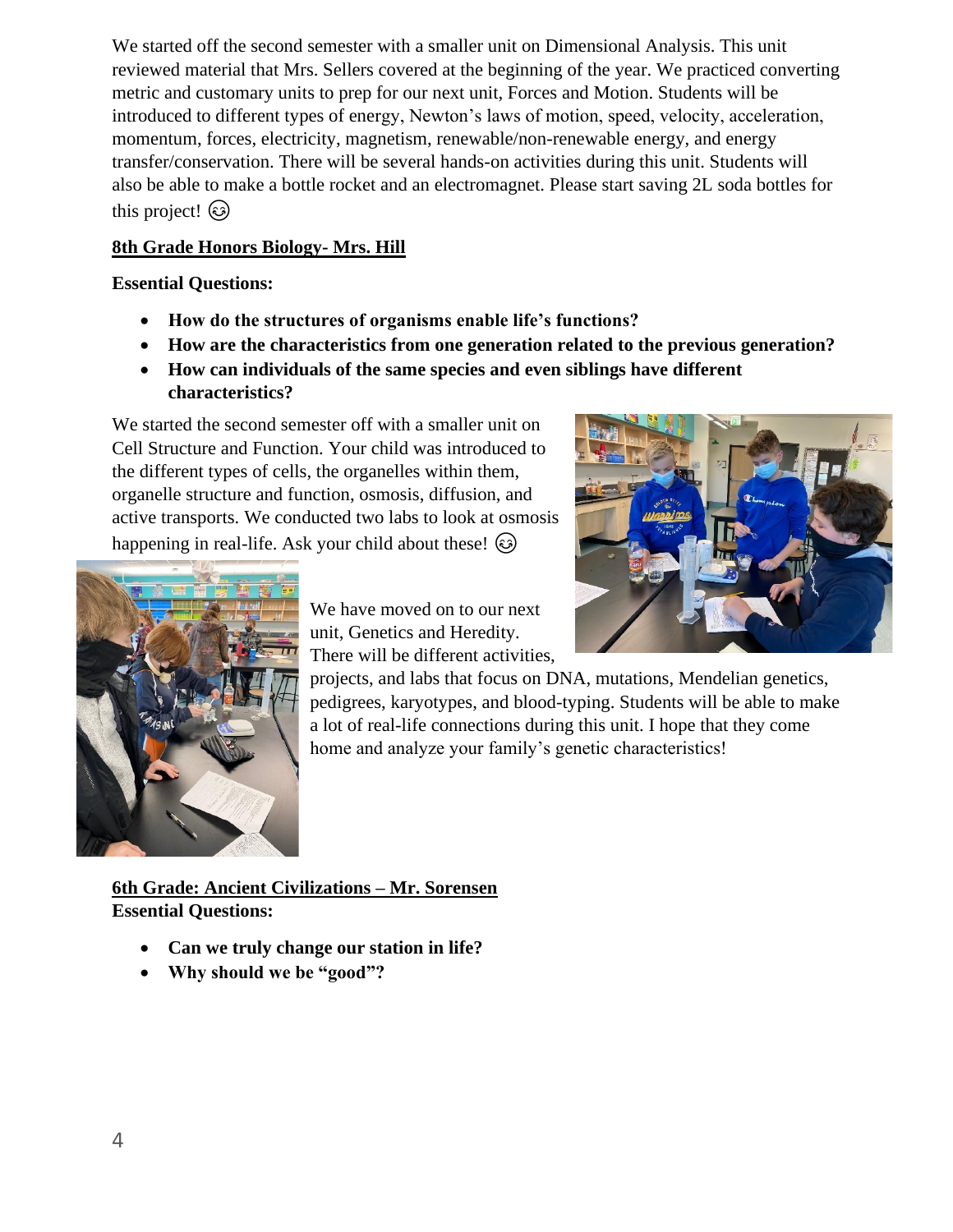Using India's strict caste system as a guide, we will also discuss how this cultural belief interplayed with the religious beliefs of Hinduism and Buddhism. As we delve into these fascinating ideas, we will ask the students to also act introspectively, thinking critically about the role we play in determining our own happiness and affecting others. We will include looks at the mathematical, scientific, and cultural benefits early Indian civilizations passed on as we move East into ancient China to examine the dynasties and philosophies that made up the culture of the period.



## **7th Grade: U.S. History – Mrs. Porter**

#### **Essential Question:**

#### • **How do interactions affect relationships?**

Kicking off this quarter, students will look at how America expanded west. They will analzye

the means that it took to expand West. What relationships were created or impacted? Students will utilize primary resources to reach conclusions about the Mexican-American war, manifest destiny and the Donner Party. The unit will be assessed by creating a board game. After looking at the west, we will move onto the era of growth and disunion. What was taking place in America prior to the Civil War? What tensions were rising that could make a country go to war?

#### **8th Grade: Accelerated Analyzing War - Mrs. Porter**

#### **Essential Question:**

#### • **How does perseverance require resilience?**

As we return from break, students will be embarking on the study of "the years between the wars". We will look at primary and secondary sources that help to dive deeper into the 1920's and 1930's, focusing on the Jazz age and stock market crash. Students will be creating a 1920's newspaper to highlight what they have learned but will also have a lot of choice when selecting the topics for their articles. After the 1920's we will move through the 30's and look at the Dust Bowl and the impact it had on America. Throughout this quarter we will focus on writing skills while utlizing the essential question as a driving force for analysis.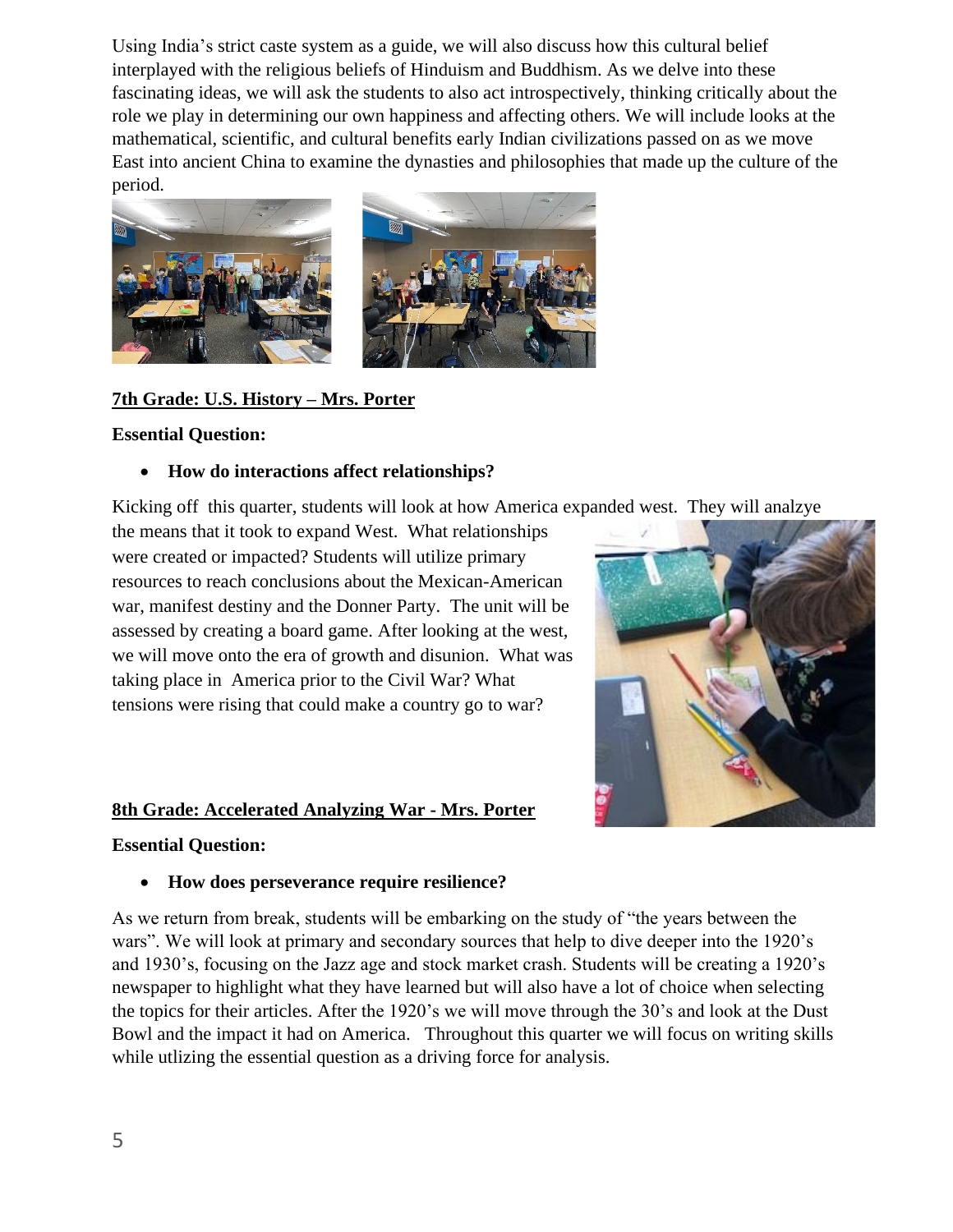# **Math 6 – Mrs. Clotworthy**

#### **Essential Questions:**

- **Can we use ratios to make predictions?**
- **When are decimals an effective standard of measurement?**

Now that we have completed fractions and decimals, we will take the opportunity to use the concepts we've gleaned from these units to make a natural segue into ratios. The students will work to use the setup of the fractions and equivalent fractions more specifically, to see how ratios can change. Then, by using their deeper understanding of the fractions involving tenths and hundredths, they can see how decimals are similarly related to fractions, percentages, and extrapolate into ratios as well.



## **Integrated I - Mrs. Sellers**

**Essential Questions:** 

- **How do mathematical relationships help us make sense of the world?**
- **How do patterns help us determine mathematical relationships?**

This quarter we will begin the functions unit. Integrated I students will investigate this essential question by representing relationships between quantities using functions, tables, and graphs. We will also analyze patterns and learn about the domain and range of a set of data. Students will learn how to identify different types of functions based on patterns they discover. We will then shift focus specifically to linear functions. Students will continue to graph these functions and then begin writing the equations of these functions. Students will learn the different forms of writing a linear equation and when to use each form. Students will learn to manipulate the different variables in writing equations and determine the effect each has on the linear function. Toward the end of the quarter, we will explore exponents and learn the rules of simplifying exponents.

#### **Integrated II - Mrs. Sellers**

#### **Essential Questions:**

- **How do mathematical relationships help us make sense of the world?**
- **How are the properties of numbers and polynomials related?**
- **How are proportional relationships related to similarity?**
- **How can relationships in trigonometry be applied to the real world?**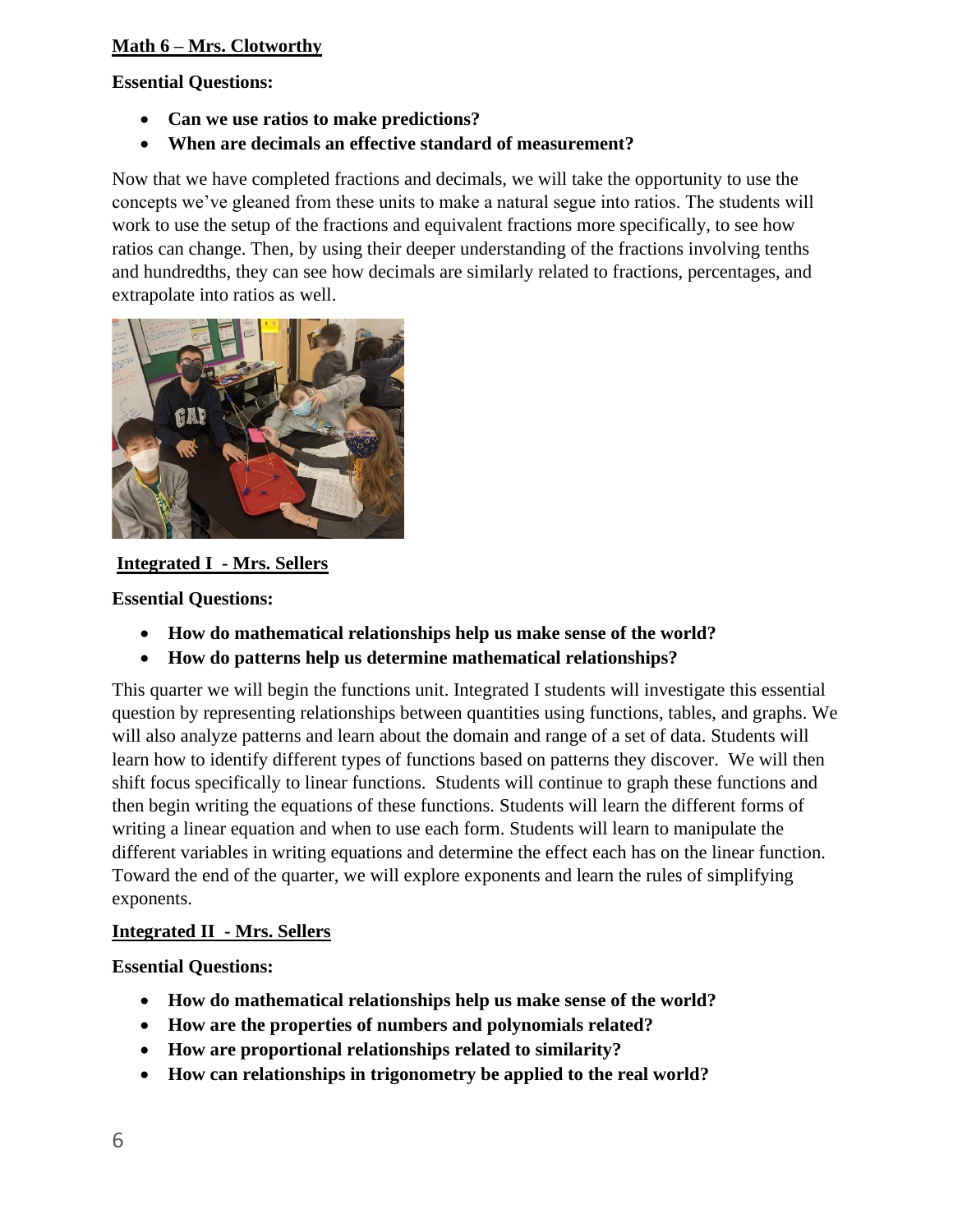We will begin this quarter with a polynomial unit. Students will take prior knowledge of polynomials from Integrated I and use it to learn new material. Students will learn how to multiply and factor polynomials through investigation and looking at patterns. Multiplying and factoring are completely new topics for the students, and it is important they master this topic to succeed in the quadratics unit. Next, we will move into similarity of triangles and an introduction to trigonometry. Students will employ prior knowledge of proportional relationships and apply these skills to similar figures. Students will take prior knowledge of right triangles to understand trigonometric relationships. Students will then prove the Law of Sines and Cosines in triangles. We will end the unit building a clinometer to measure the heights of trees and basketball hoops at our school. We will compare measurements using trigonometry and similar triangles to determine which one is more accurate.

## **Algebra**

## **Essential Questions:**

- **How do mathematical relationships help us make sense of the world?**
- **What rules govern number systems?**
- **How are the properties of numbers and polynomials related?**

This quarter we will begin with the exponential function unit. Students will review simplifying exponents from Integrated I and we will then extend this knowledge into fractional exponents and solving exponential equations. Students will use previous knowledge of transforming absolute value functions to exponential functions. After exponential functions, we will move into polynomials. Students will learn how to multiply and factor polynomials through investigation and looking at patterns. Multiplying and factoring are completely new topics for the students, and it is important they master this topic to succeed in the quadratics unit.

# **Enrichment:**

**8th Grade and 7th Grade:** During this time, students will focus on current events, our Second Step school-wide curriculum and will also have time to work on homework and assignments from class.

**6th Grade:** As has been the standard all year, our Enrichment classes will focus, in turn, on SEL, lessons with Mrs. Gunderson, and independent work time (plus the occasional artistic endeavor for Spirit Weeks).



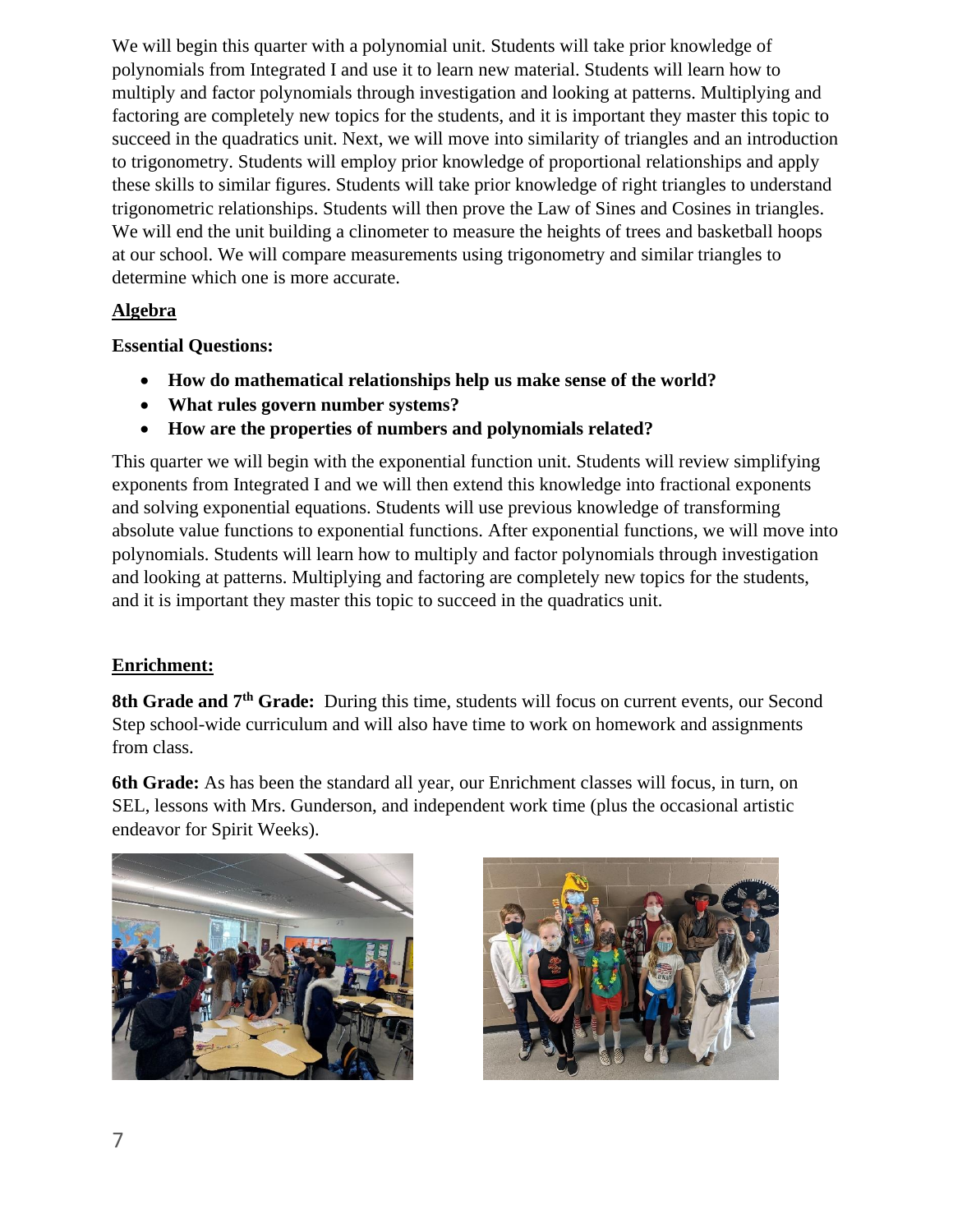# **If you have been excluded, due to COVID, what do I do?**

# **Pilot Squadron Exclusion Protocols:**

- 1. Check assignment calendar.
- 2. Cross reference names of assignments with Teams and OneNote.
- 3. Email teacher (following email guidelines) with specific questions. The guidelines can be found at the bottom of the e-slip.
- 4. Exclusion typically presumes being able to work; if a student is excluded *and* sick enough that they can't work, we'd prefer they tell us so we know to expect their assignments to be late.

\*Follow bell schedule from home, the days you are out, and keep up with/submit current assignments on time.

# **Griswold Base Exclusion Protocol**

- 1. Check assignment calendar.
- 2. Cross reference names of assignments with Teams and OneNote.
- 3. We prefer that excluded students contact us every day, regardless of having questions.
- 4. Exclusion typically presumes being able to work; if a student is excluded *and* sick enough that they can't work, we'd prefer they tell us so we know to expect their assignments to be late.

## **Pilot Squadron Specific information:**

Pilot Squadron is lucky to have 2 UNR Education interns this semester. Ms. Miranda Lopez is doing her internship with Mrs. Porter and Ms. Celeste Tinajero is with Ms. Tuttle. Please see their welcome notes below.

# **Ms. Lopez (History):**

Dear parents and guardians,

My name is Miranda Lopez and I will be working in your child's social studies classroom as a student intern this semester. I am currently working on my secondary education and history degrees at the University of Nevada, Reno. I am delighted to have the opportunity to collaborate with Mrs. Porter this semester to provide the best educational experience for your student as possible, and also very excited to put my learning into practice. When I am not working on school work or teaching, I love spending time with friends, reading, and cooking.